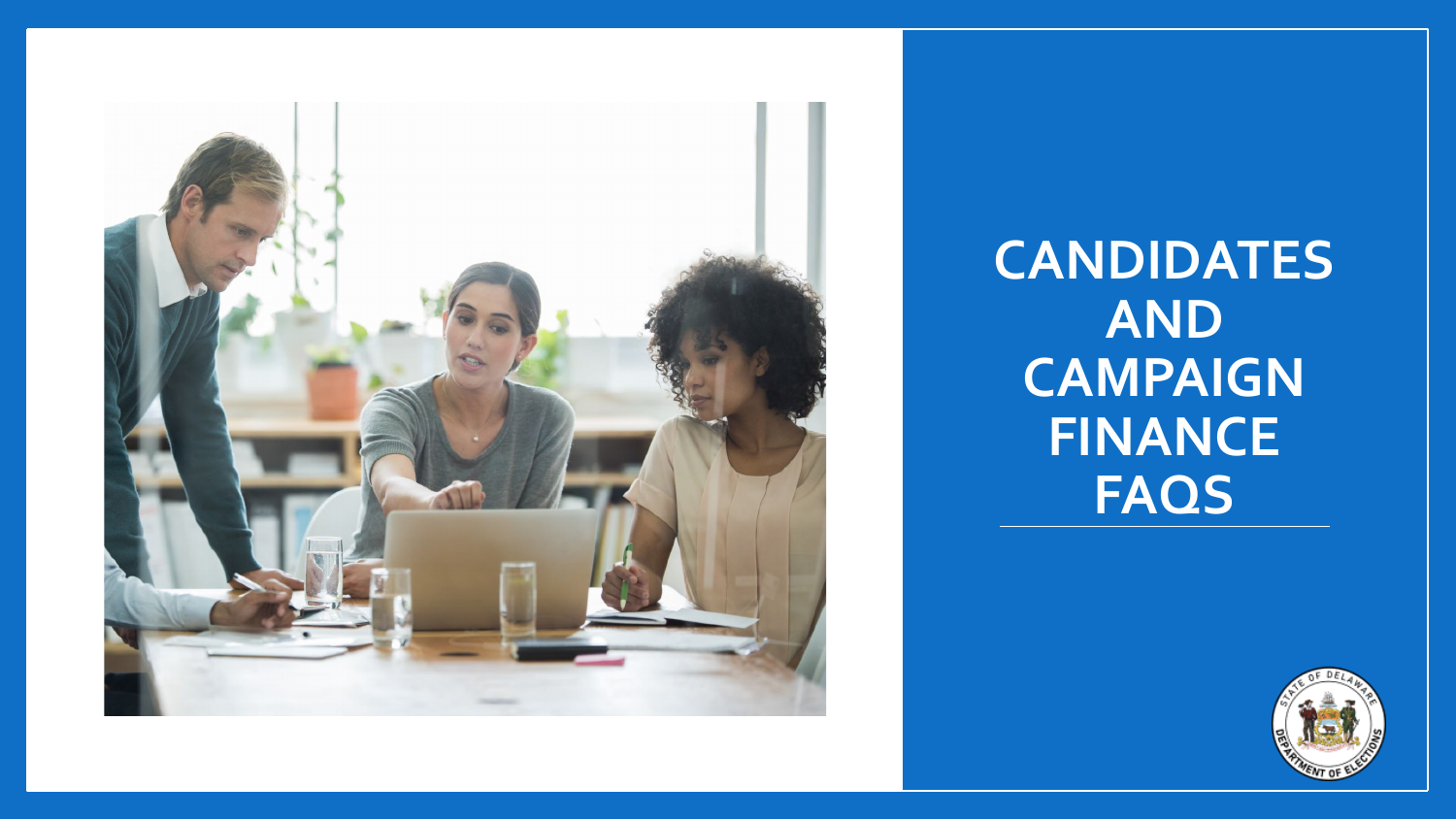## **1. What's new in 2022 for School Board Candidates?**

- In 2022 the following changes went into effect:
	- School Board terms are now 4 years, not 5 years in length.
	- A criminal background check and Child Protection Registry Check are required.
- Campaign Finance laws have changed. Filing a candidate committee and campaign finance reports are now required if you collect or expend more than \$5,000 in a School Board campaign.
- Detailed information is available in the school board filing packet: [https://elections.delaware.gov/pub](https://elections.delaware.gov/pubs/school_board_filing_packet.pdf) s/school board filing packet.pdf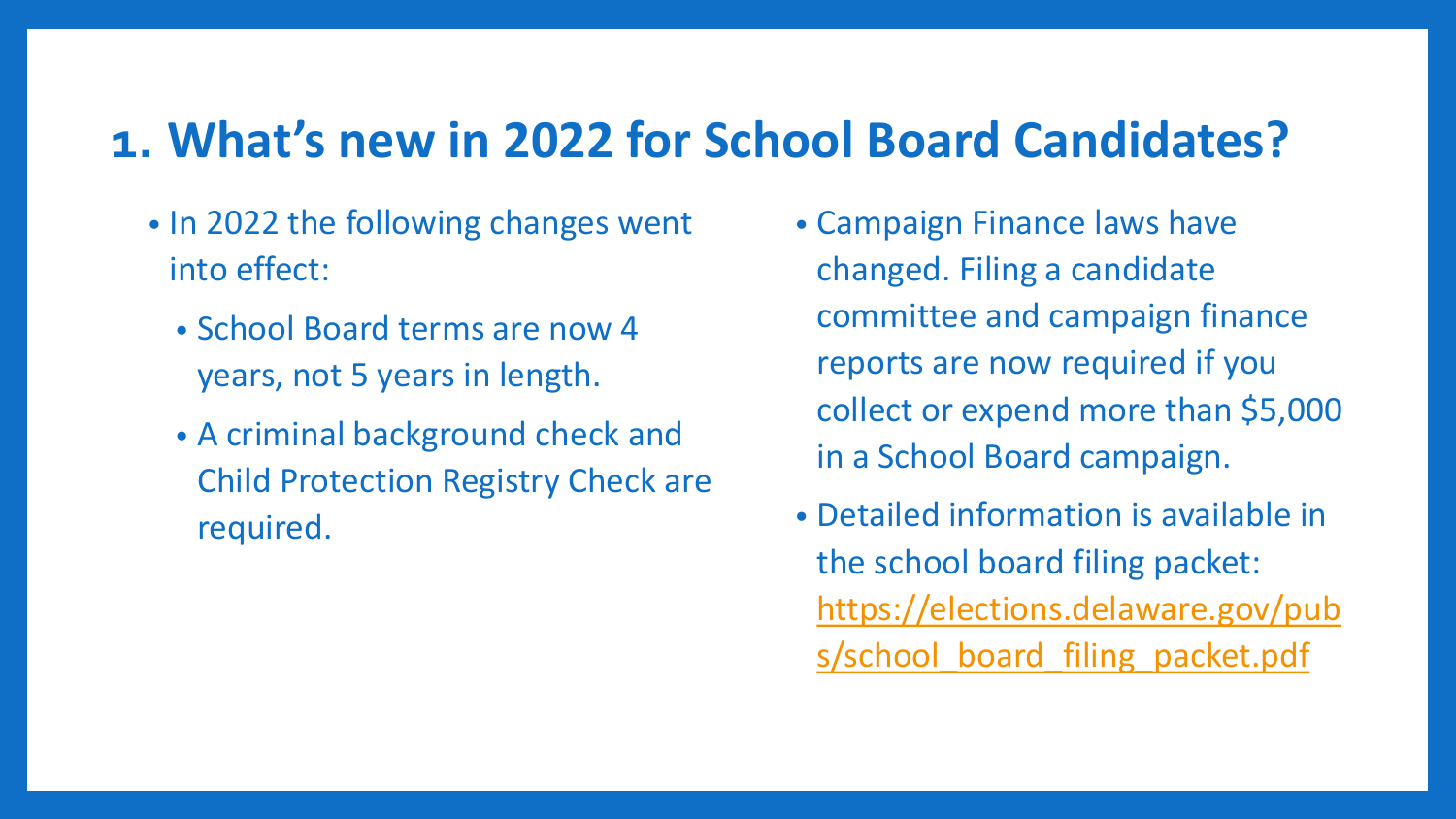#### **2. How do I find out about how to get on the ballot as a candidate?**

- •Elections provides information on our website at https://elections.delaware.gov/candidate/get on ballot
- . You may also email, call, or visit an Elections Office.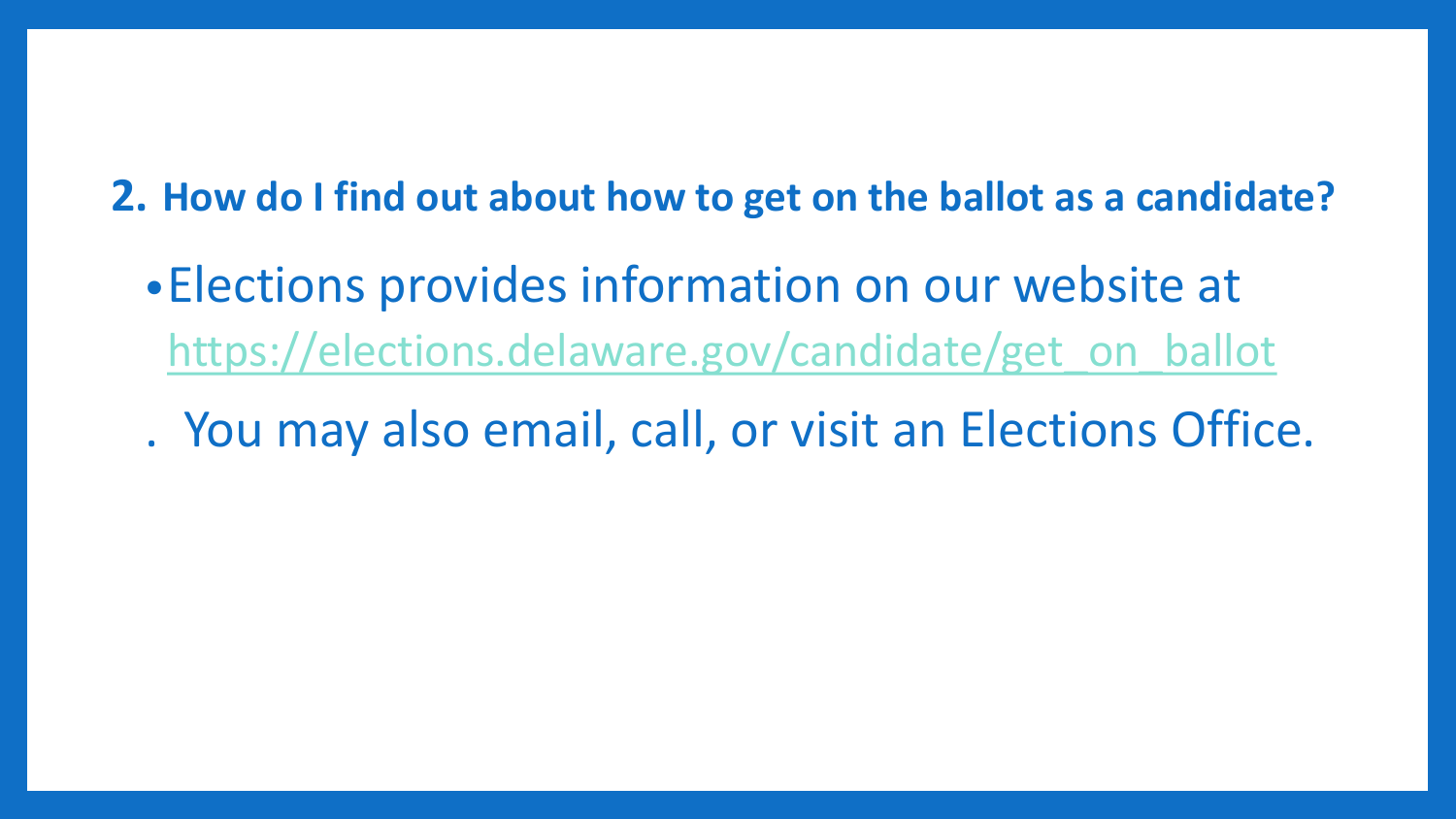**3. If I want to run as a candidate of one of the major political parties in the next election, how soon can I file for office?**

•You may file for office as soon as the parties set their filing fees. The deadline for parties to submit their filing fees to the State Election Commissioner and County Offices is July 1 of the election year.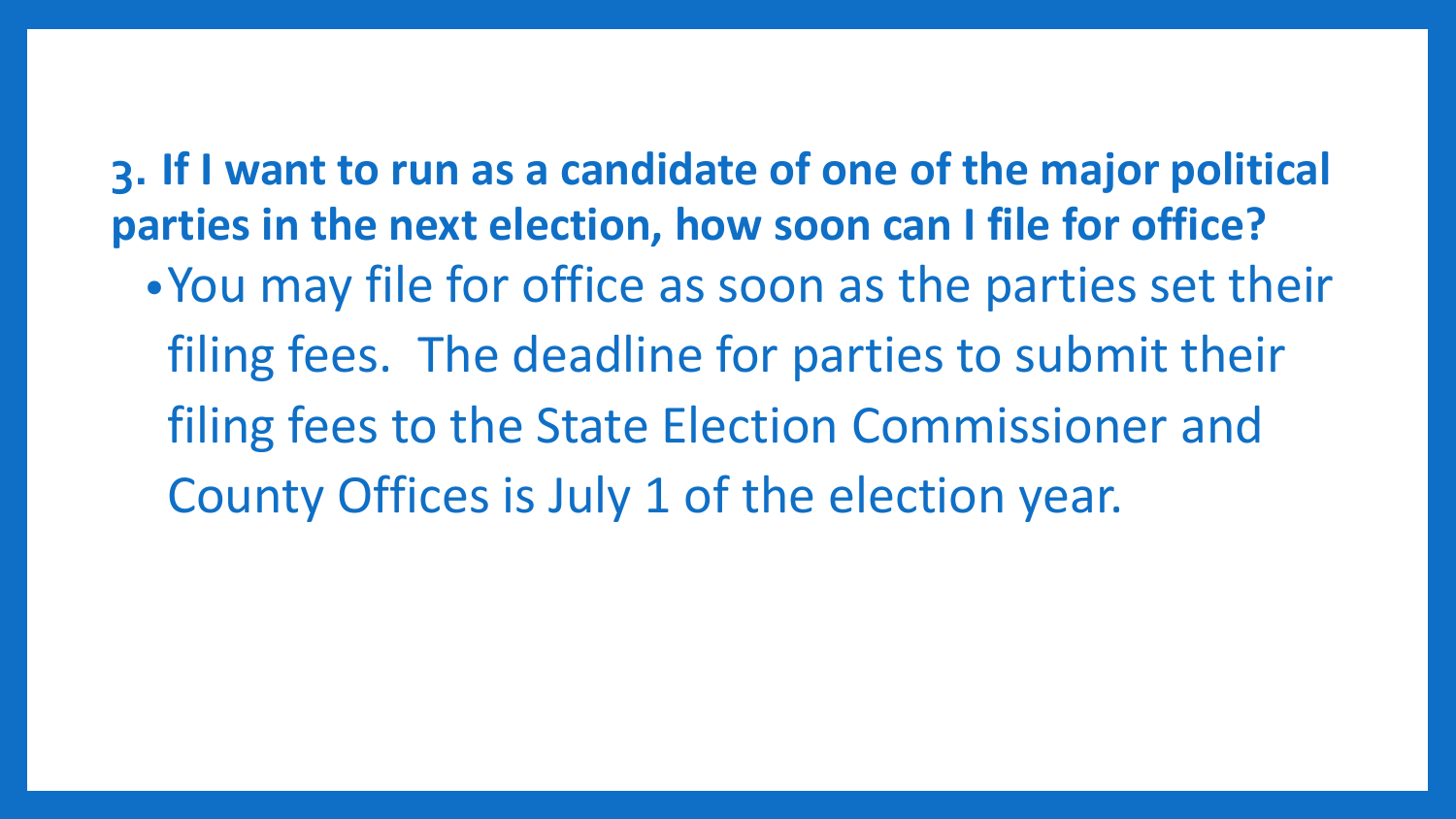# **4. I want to get on the ballot as a candidate. At which Elections Office do I file?**

- •For Statewide Offices, you must file at the State Election Commissioner's Office in Dover.
- •For all other offices on the ballot, candidates must file at the Department of Elections Office in the county in which the candidate lives.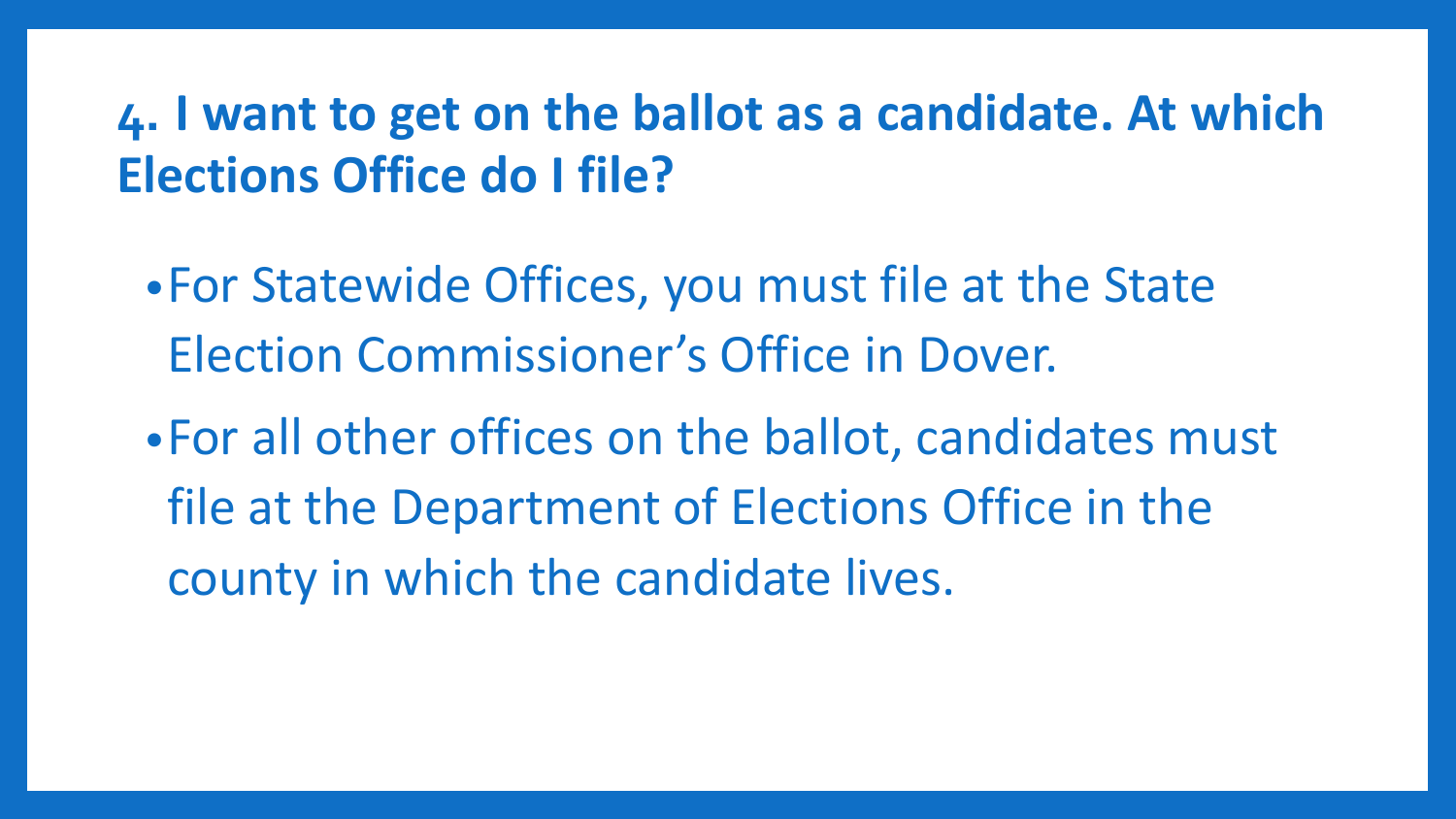# **5. Can I hand in/submit my Campaign Finance forms to my County Elections Office?**

•No. All campaign finance matters and materials are the responsibility of the State Election Commissioner Office's Campaign Finance team. Check [https://elections.delaware.gov](https://elections.delaware.gov/) for more information. Please contact the CF team at 302-739-4277 or by emailing [COE\\_CampaignFinance@delaware.gov.](mailto:COE_CampaignFinance@delaware.gov)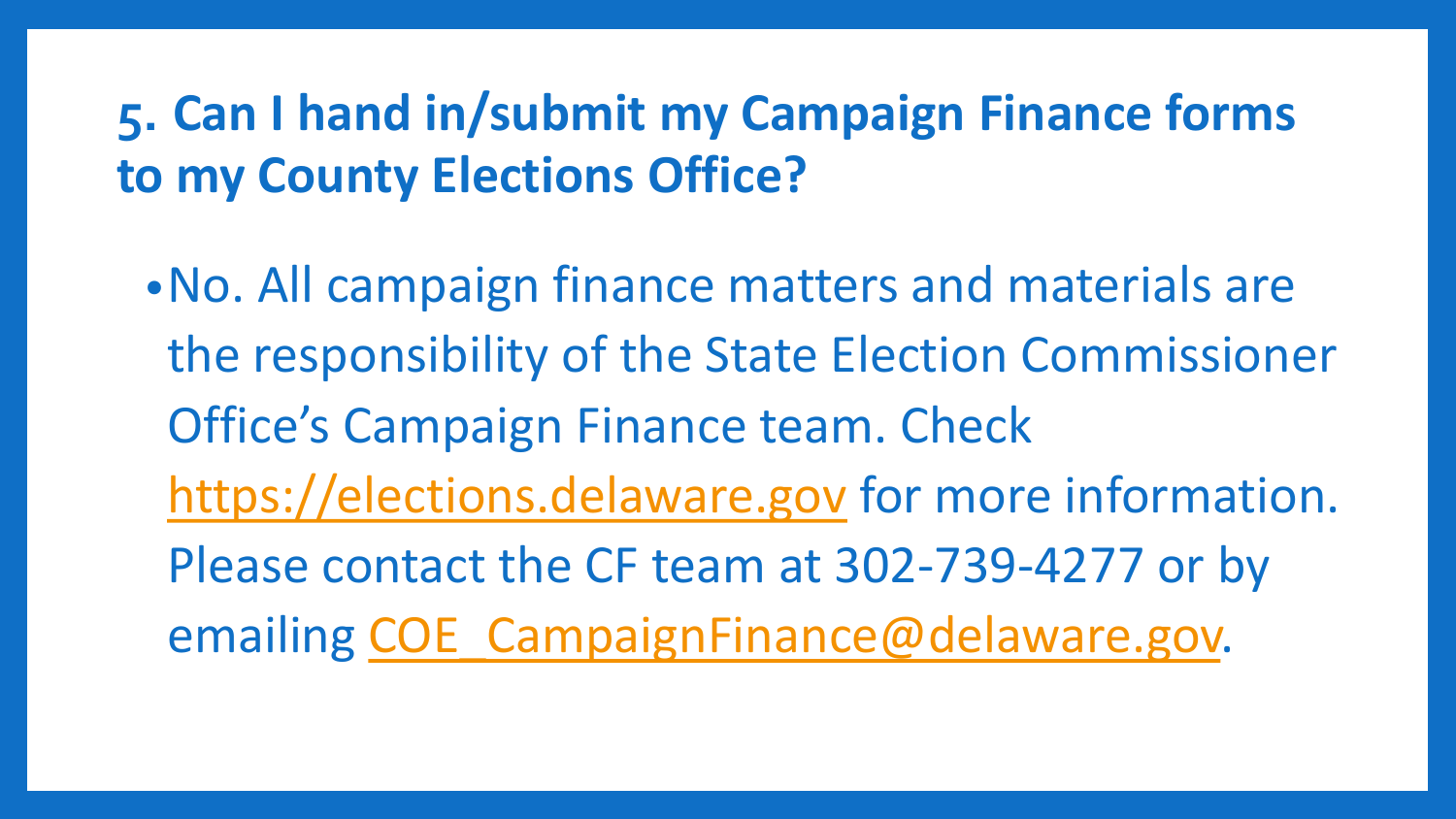**6. Our campaign committee wants to hold a raffle to raise money. Can we do that?**

•No. The Delaware Gaming Control Board has determined as a matter of law (Article 11, '17A and 17B of the Delaware State Constitution) no candidate committee, political action committee, political committee or political party may conduct any type of gaming activity (e.g. bingo, casino night, raffle, lottery, etc.).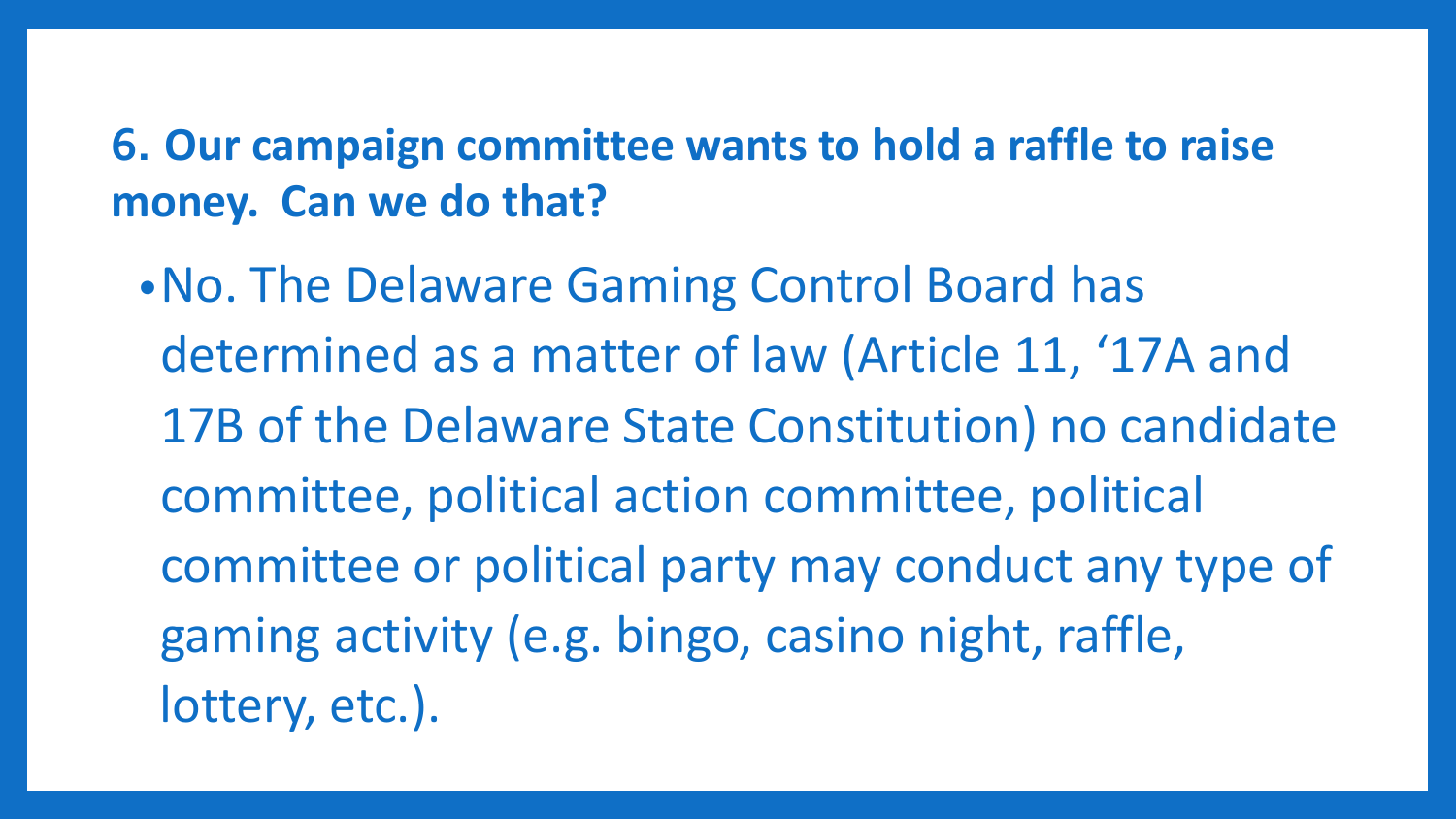**7. Do we have to put the words, "Paid for by the Committee or Person's Name" on our campaign signs or radio ads?**

•I am going to refer you to the Delaware Code, Chapter 80 Subchapter 3, entitled "Expenditures" for the details.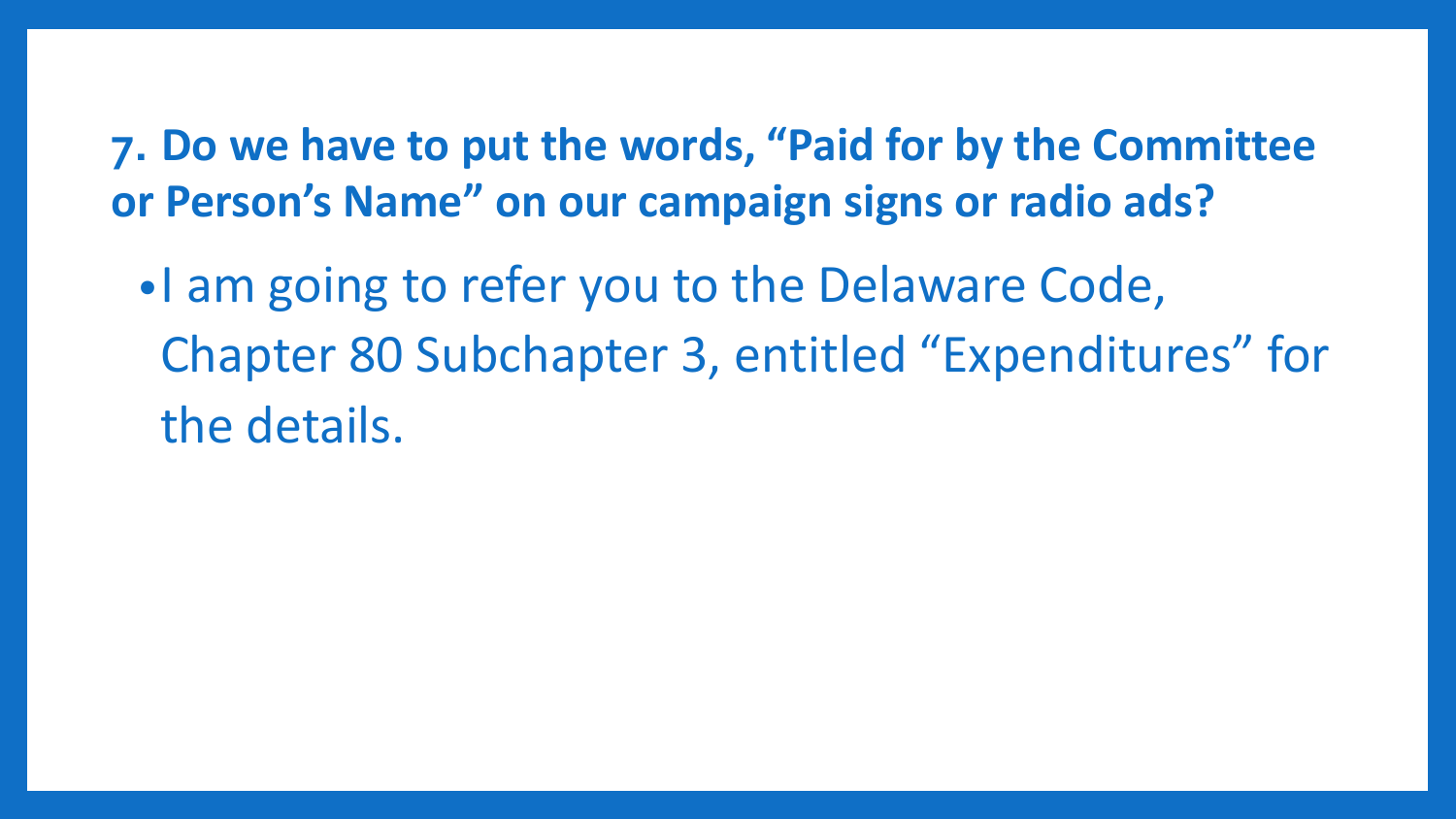#### **8. Are campaign funds subject to income taxes?**

•Section 527 of the Internal Revenue Code states that political organizations are exempt from federal income taxes. In some cases, committees become subject to taxation under the ordinary course of business or trade, for example, earned income derived from campaign funds. Contact the IRS office nearest you for more information including determining the correct form and the March filing [deadline. You may read more about it online at the](http://uscode.house.gov/) Office of Law Revision Counsel.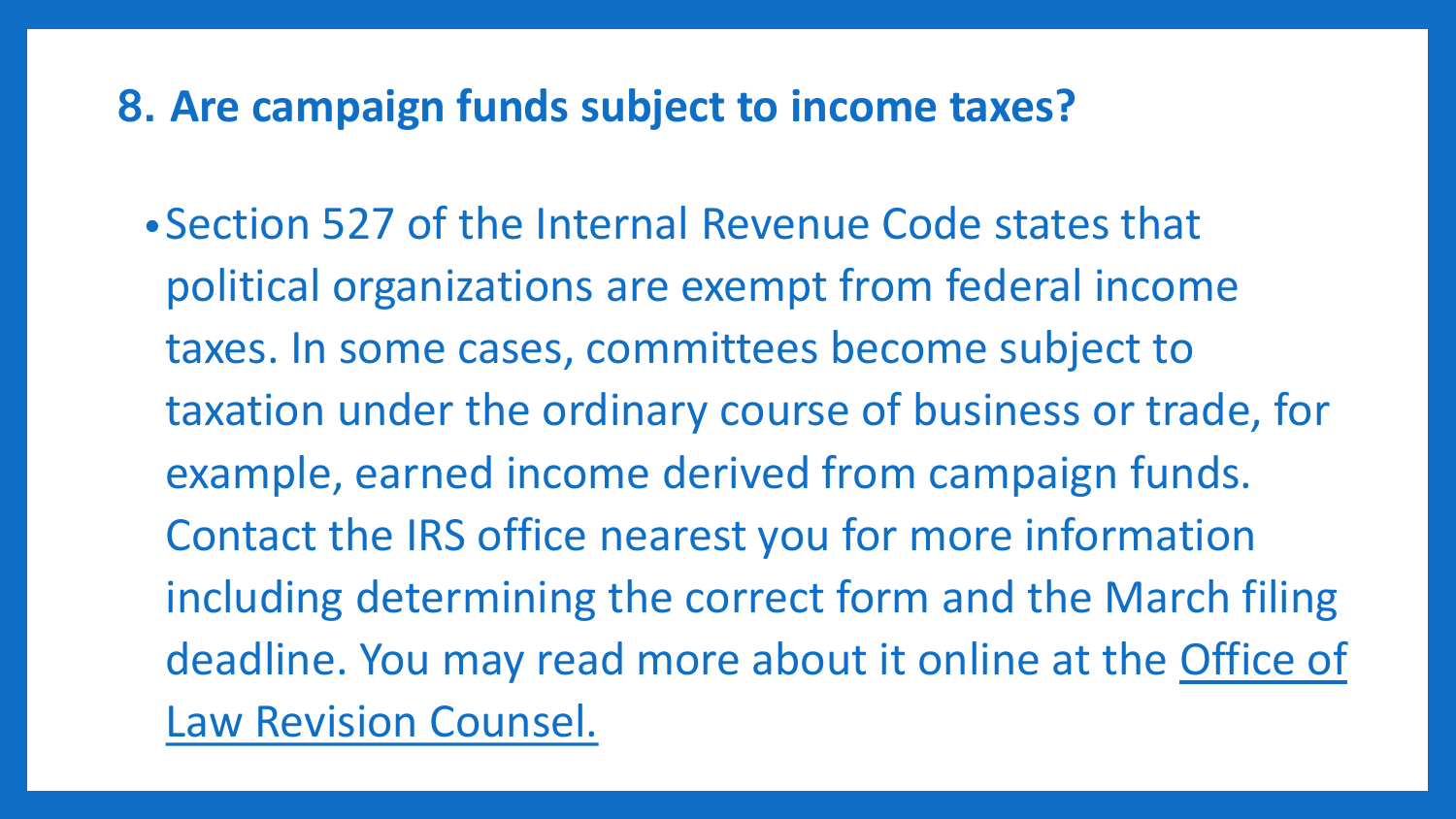### **9. I am a lobbyist; do I file with the State Election Commissioner?**

•No, you must file and report with the Public Integrity Commission.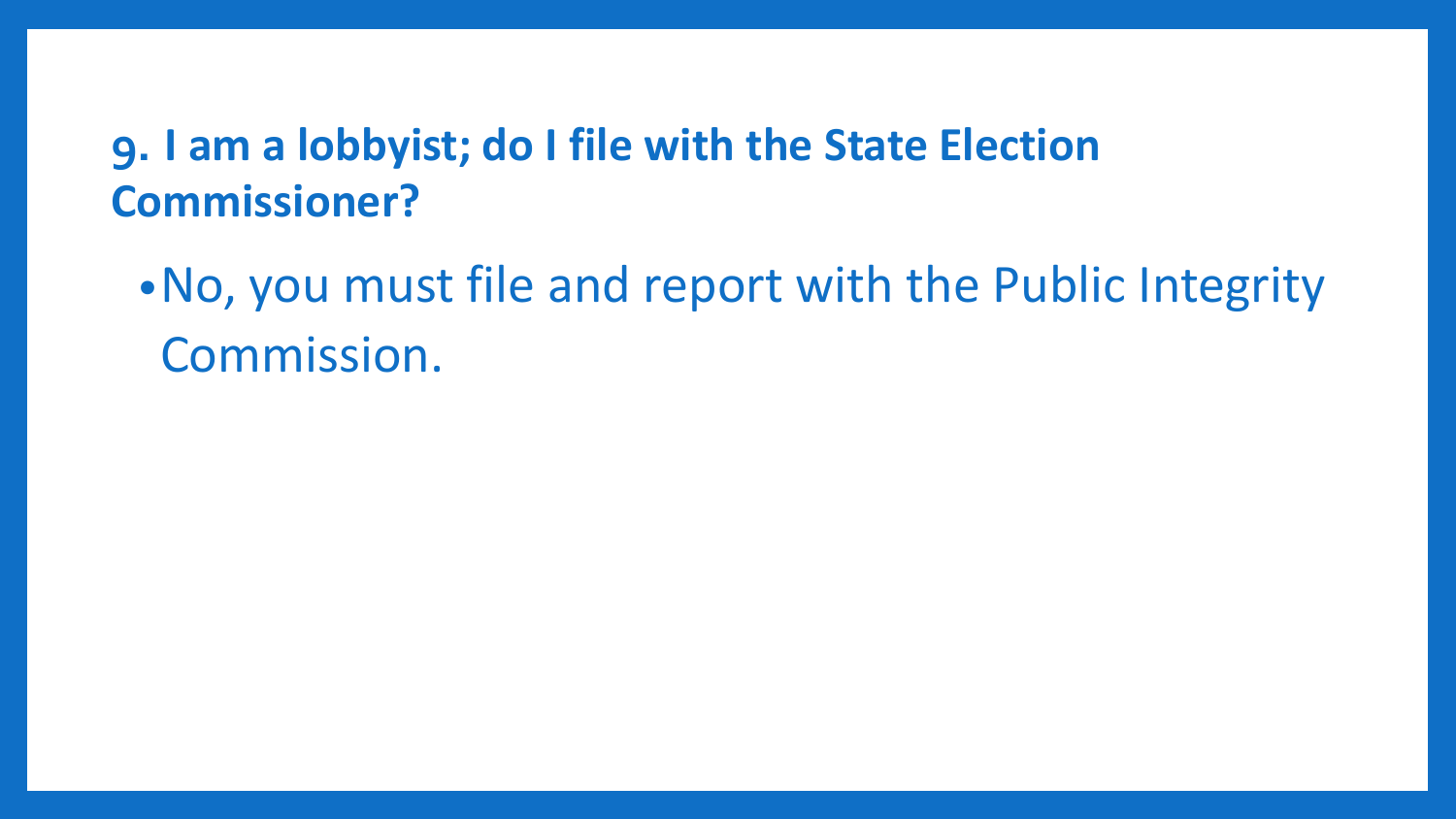**10. I am a candidate for a Federal office. Do I file reports with the State of Delaware Commissioner of Elections Office?**

•No, you must establish and file reports with the Federal Election Commission (FEC).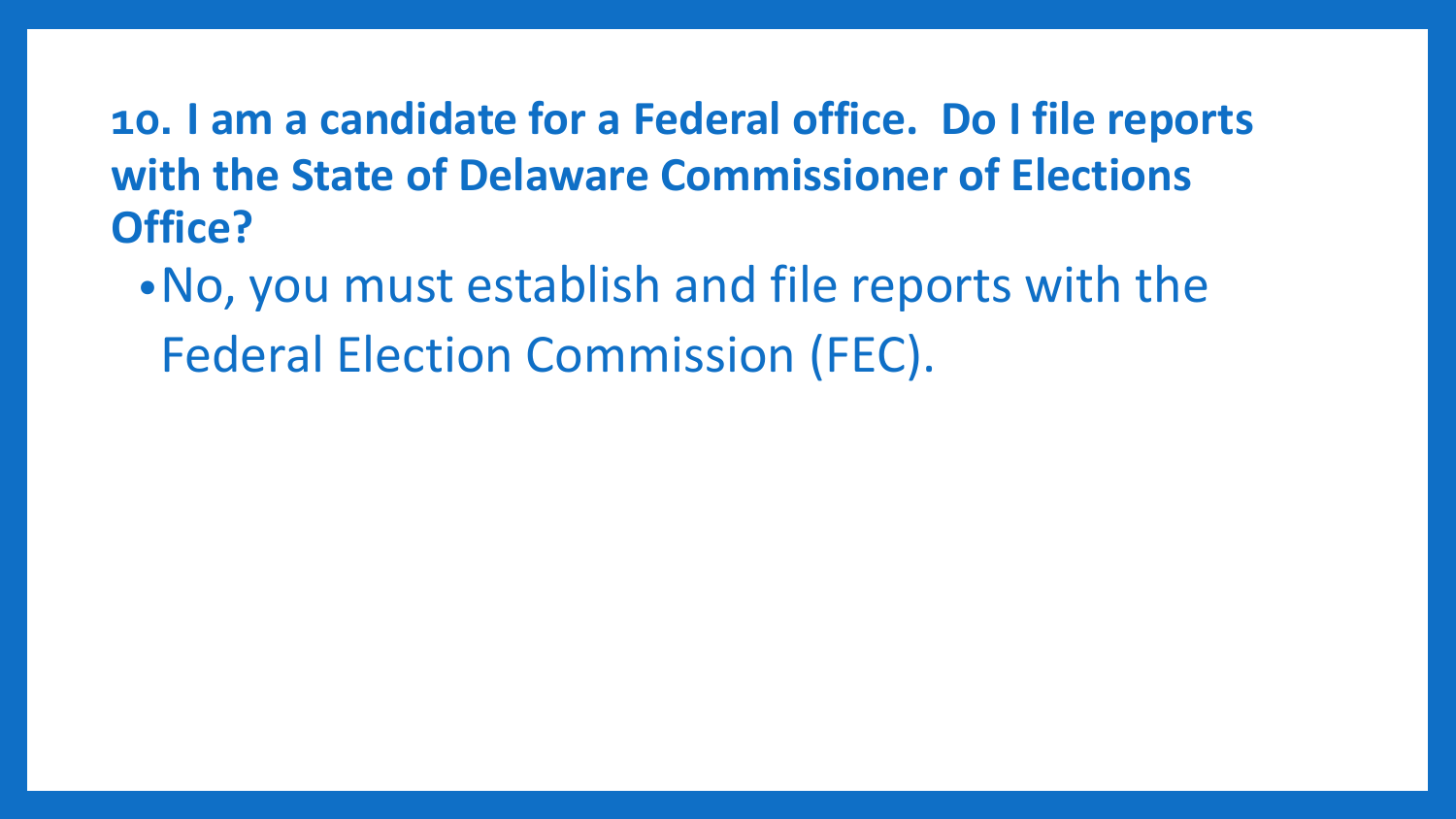#### **11. What are the rules about signs?**

•Let me refer you to the Campaign Signage handout or our website [https://elections.delaware.gov.](https://elections.delaware.gov/)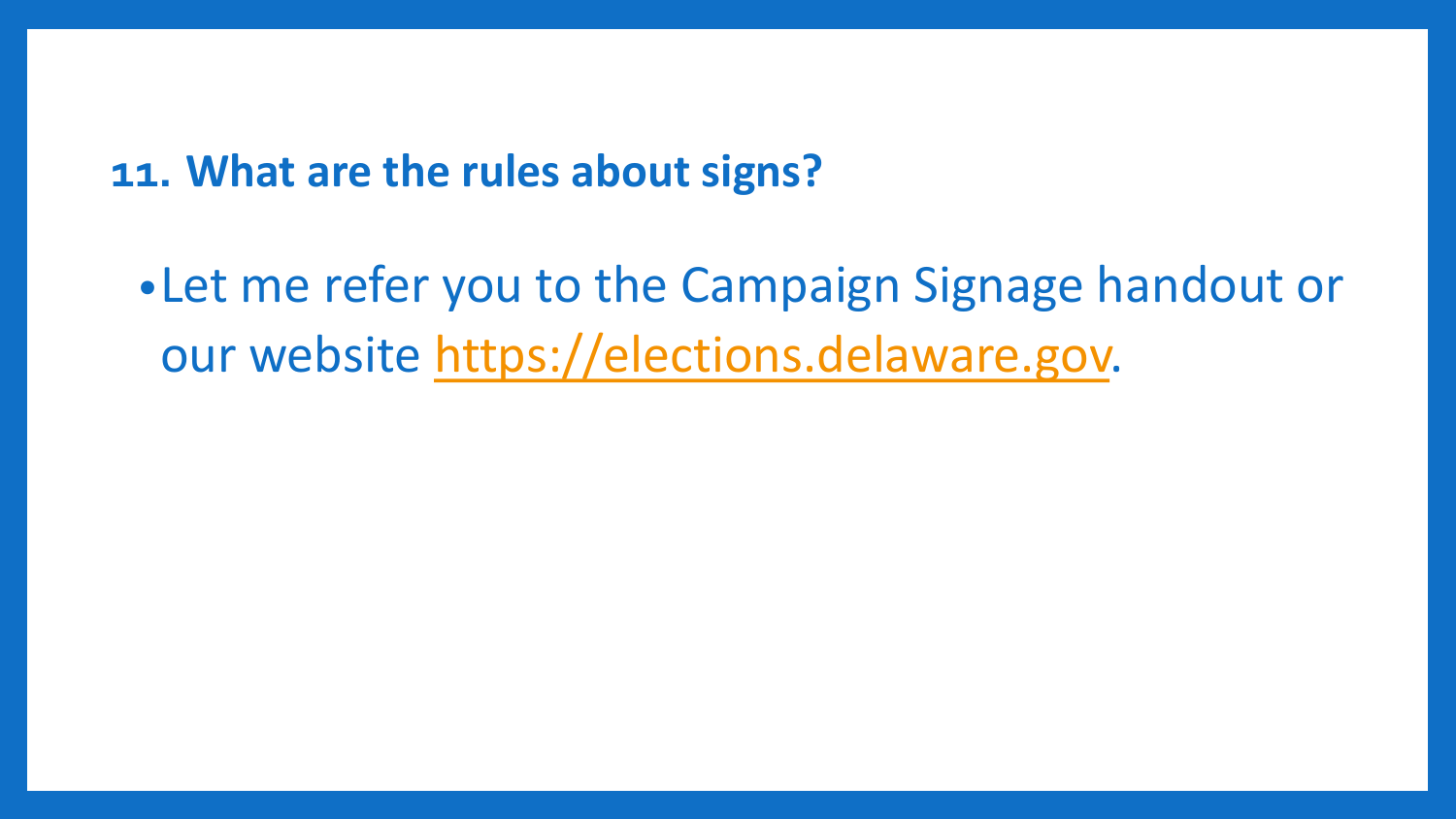**12. I haven't had any transactions on my campaign finance account, or I've ended my campaign, or I don't intend to run for office again. Do I still need to file campaign finance reports?**

•Yes, as long as the committee remains open all campaign finance reports must be filed.